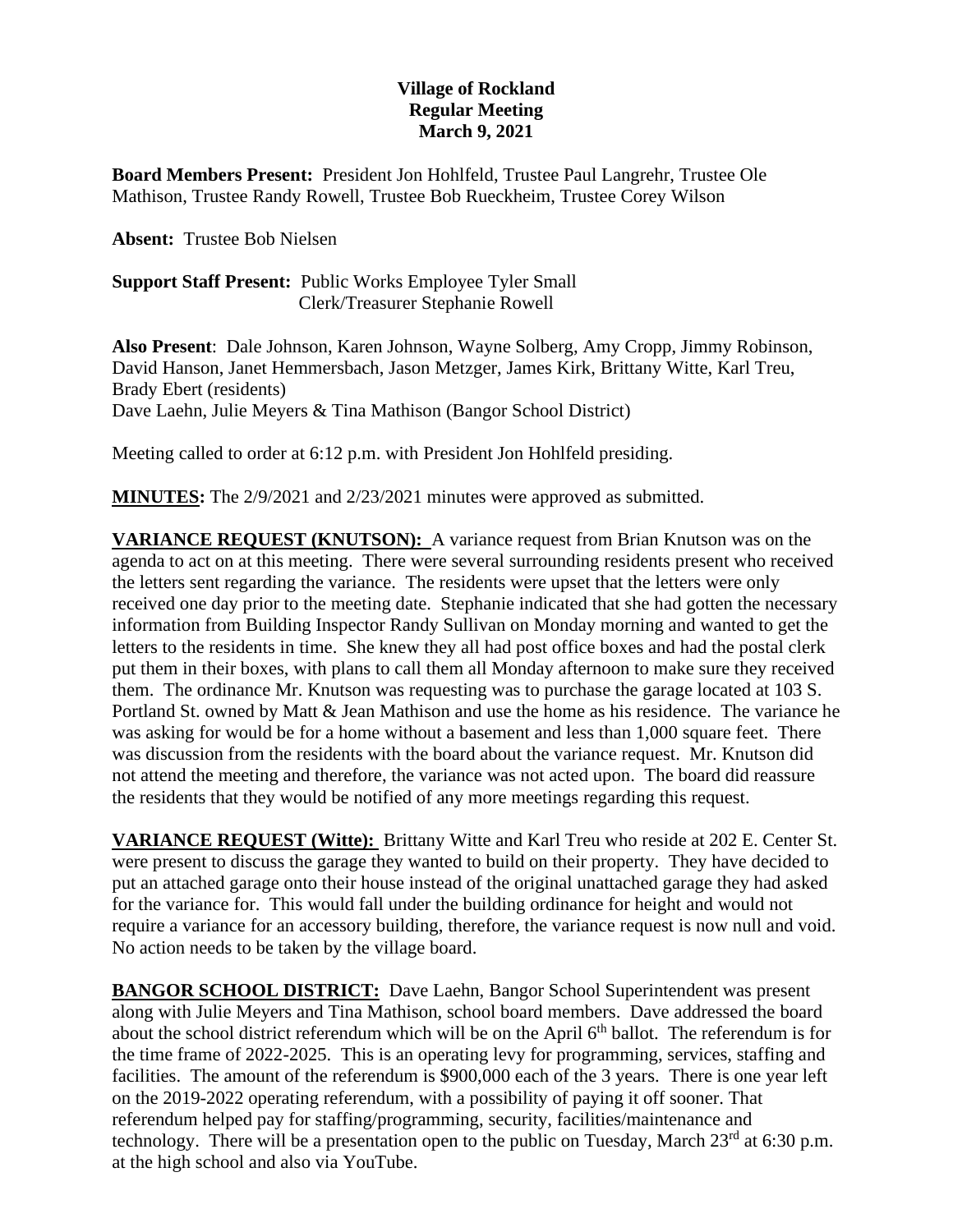**TREASURER'S REPORT:** The February treasurer's report was reviewed. Ole Mathison motioned and Randy Rowell seconded to approve the February treasurer's report. Motion carried.

**VOUCHERS:** The vouchers were reviewed. Ole Mathison motioned and Bob Rueckheim seconded to approve payment of checks #12391 - #12420 in the amount of \$50,206.69. Motion carried.

**MAINTENANCE DEPT**.: Tyler said the sludge truck is done with the repairs needed. He did an oil change after getting it back. They are working on Spring maintenance at this time. He said that there needs to be some type of locks/chains on the garbage can lids at the parks. They will check into this. They also will be exercising the generator. There was discussion on getting a quote for a new garage door for the garage by the village hall. Tyler and Brandon will get quotes. The tractor will be in the end of April.

**JMC ORDINANCE**: The Joint Municipal Court Ordinance needs to be adopted every time there is a change with the municipalities. Ole Mathison motioned and Bob Rueckheim seconded to adopt the current Joint Municipal Court Ordinance. Motion carried.

**TIF & DEBT REVIEW.:** The village board reviewed the village's outstanding debts and the TIF.

PARK COMMITTEE UPDATE: The park committee held a meeting on March 2<sup>nd</sup>. The consensus was to not have the Park Day celebration this year due to covid and the timeframe for planning. They did decide to have fireworks and feel this is important. Terry Beron agreed to do the fireworks on Saturday, June 26<sup>th</sup>. They plan to put together some boards with prizes to sell chances on in order to help pay for the fireworks. They will also ask local businesses for donations. Dana passed the treasurer duties to Stephanie. She will set this up in Quick Books with the other accounts. Jon Holfeld's name will be added to the account. Stephanie thought that the checking account should require 2 signatures to be uniform with the other checking accounts.

**ATV/UTV REQUEST:** Ron Chamberlain, County Highway Commissioner sent an email stating that the Township of Burns village board did not recommend opening CTH J from Rockland's village limits to STH 16 for ATV/UTV traffic. He said that they would prefer to wait until such time as the intersections of CTH J/STH 16 and STH 16/Big Creek Road can be properly addressed as well as until such time as they have decided to open Big Creek Road. Opening CTH J from Rockland's south village limits to the Monroe County line was recommended. The change to the ordinance, adding the routes will be taken up at the La Crosse County Board meeting, if passed it will be advertised and signed in accordance with the WDNR and the MUTCD requirements. Once the signage is complete, the highway will be open for ATV/UTV use.

**ADJOURNMENT**: Bob Rueckheim motioned and Randy Rowell seconded to adjourn. Meeting adjourned at 8:50 p.m.

Respectfully submitted,

Stephanie Rowell Village Clerk